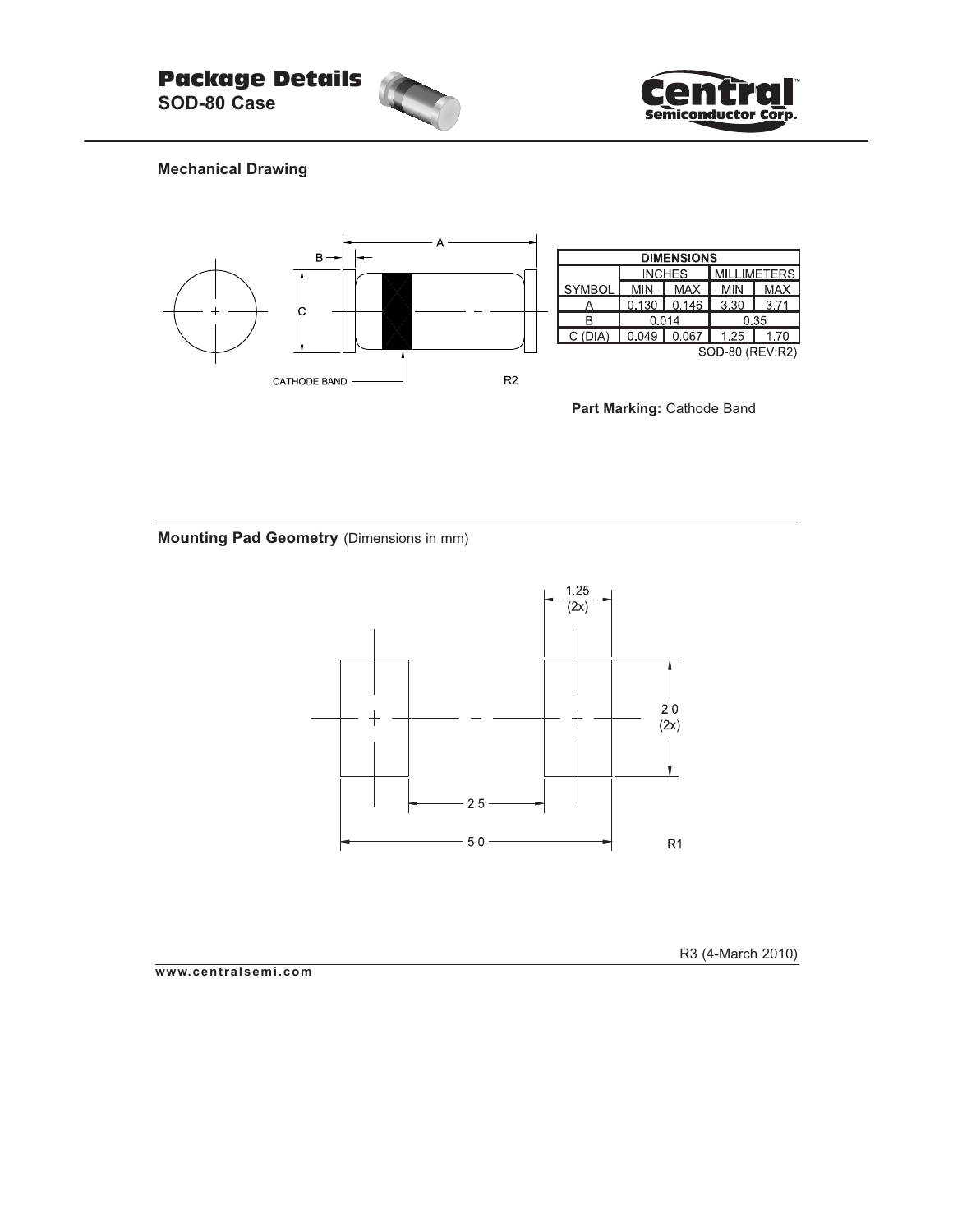

### **Tape Dimensions and Orientation** (Dimensions in mm)





#### **Packaging Base**

 $7"$  Reel = 2,500 pcs.

#### **Reel Labeling Information**

**Each reel is labeled with the following information:** Central Part Number, Customer Part Number, Purchase Order Number, Quantity, Lot Number, Date Code, Ship Date and Marking Code.

#### **Reel Packing Information**

| <b>Reel</b> | Reels per               | Parts per               |             | <b>Box Dimensions</b> | <b>Shipping Weight (Max.)</b> |           |  |
|-------------|-------------------------|-------------------------|-------------|-----------------------|-------------------------------|-----------|--|
| <b>Size</b> | <b>Box</b><br>(Maximum) | <b>Box</b><br>(Maximum) | <b>INCH</b> | <b>CM</b>             | LB                            | <b>KG</b> |  |
| 7"          |                         | 20,000                  | 9x9x5       | 23x23x13              |                               |           |  |
|             | 17                      | 42,500                  | 9x9x9       | 23x23x23              | 8                             |           |  |
|             | 40                      | 100,000                 | 21x9x9      | 53x23x23              | 17                            |           |  |
|             | 108                     | 270,000                 | 27x9x17     | 69x23x43              | 45                            | 21        |  |

## **Ordering Information**

- For devices taped and reeled on 7" reels, add TR suffix to part number.
- All SMDs are available in small quantities for prototype and manual placement applications.

#### **www.centralsemi.com**

R3 (4-March 2010)